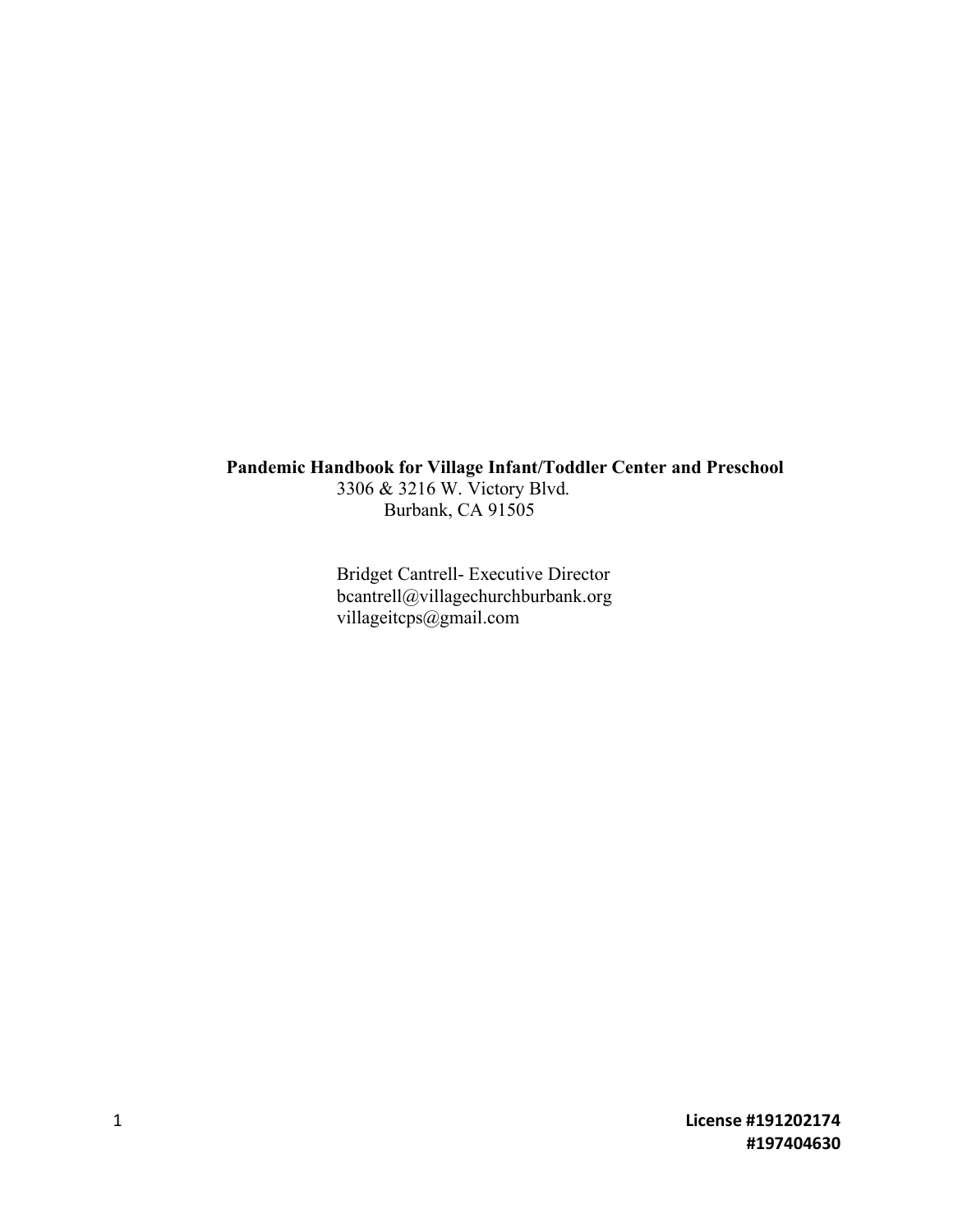The following policies and procedures will be implemented at Village Infant/Toddler Center and Preschool when a pandemic or seasonal influenza outbreak is declared.

### **Communication**

During a pandemic, a strong connection between child care and public health leaders is critical because recommendations and communication strategies evolve rapidly. Village Infant/Toddler Center and Preschool reserves the right to modify hours and operation policies and procedures at the program's discretion as it relates to California Licensing Division and Health Department regulations. This is to ensure the health and safety of all families, children, and staff.

## **Dropping Off and Picking Up of Students**

Parents will drop off and pick students up at the entryway of the center and will not be permitted in the classrooms for pick up or drop off. If parents need to speak with the Director, they may enter the office but must wash their hands and remove their shoes. If a parent must enter a classroom, they must wash their hands and remove their shoes. We ask that no parent touch anything or any other student during this time. We ask that, when in the building, that parents respect the personal space of students and staff by standing at least 6 feet away.

When a student is brought to school, their temperature will be taken upon arrival and dismissal and they will be brought into the restroom to wash their hands.

Communication with staff should be done via Brightwheel, email or phone to allow social distancing. We will make teachers available to keep all families updated and to answer/address all the needs of the students in our care.

Hours of operation may change to allow proper staffing and sanitization procedures. Staffing during these times may be limited.

## **Student Supplies**

Students should arrive in clean clothing. Students should bring any items needed in a disposable shopping bag only, other than their lunch. Lunches should still be brought in a lunch box to keep items cold/hot as needed. Water cups will need to be taken home each day and brought back the following; they may not be left at the Center. All other items will be sent home at the end of the week for proper washing. This includes nap time items, change of clothing and all other student items that need cleaning. Children may not bring stuffed animals and/or other toys into the centers. Students' cubbies will be sanitized each Friday.

## **Illness Policy and Monitoring**

Students will have their temperature checked daily upon arrival and departure and randomly throughout the day. Any student with a fever of more than 100°F must remain out of school for 48 hours after the fever has broken without fever reducing medications. We will not allow a doctor's note for returning before the 48 hours.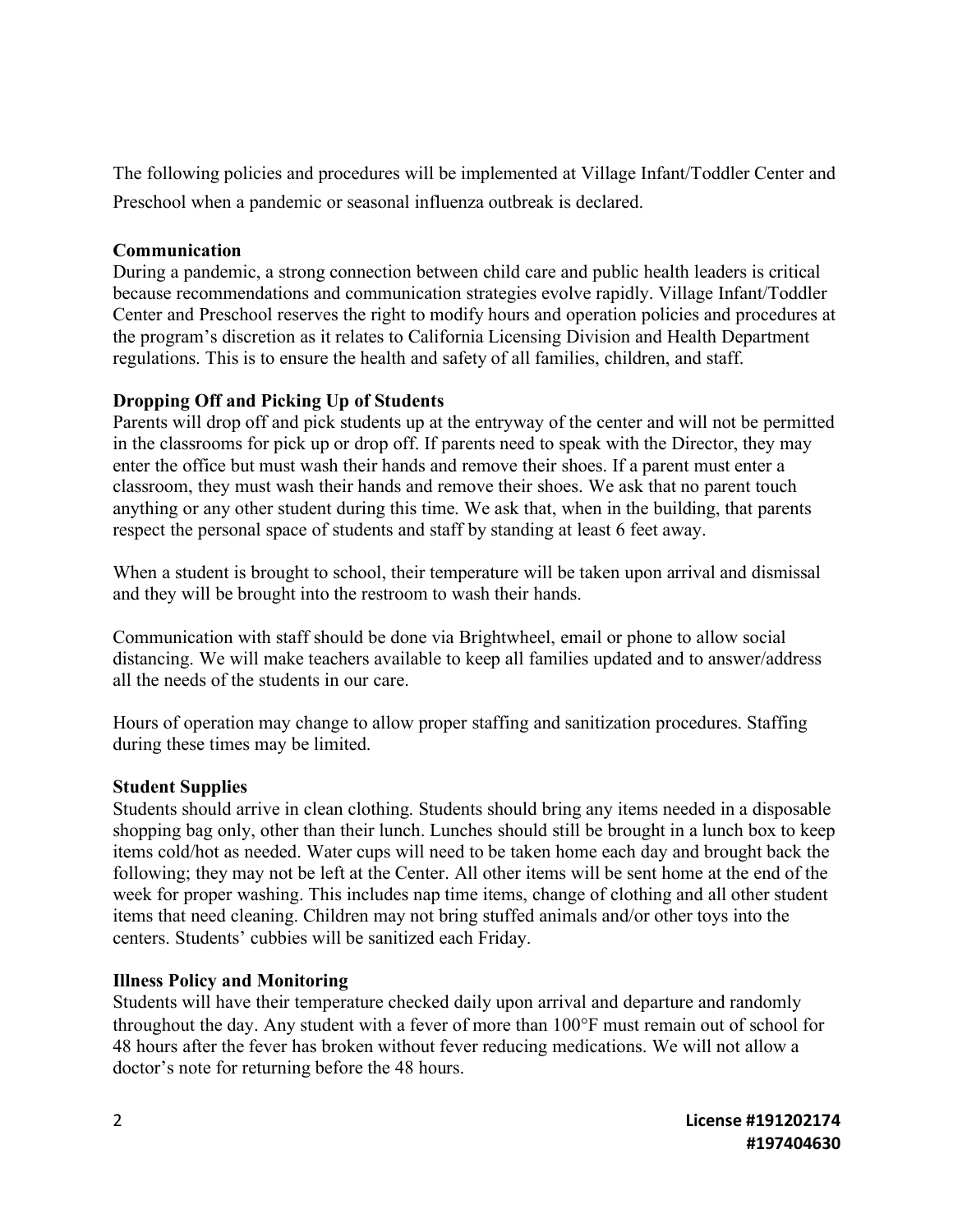Any student showing any signs of a respiratory issue such as: excessive coughing, wheezing, shortness of breath, etc., will be sent home and will need to be seen by a medical professional and present a doctor's note for re-entry. No exceptions will be made.

Students with a cough and fever will be required to be seen by a medical professional within 24 hours. Students must remain out of school for 7 days. Parents will be required to notify the Director via email or phone within 24 hours to inform the school what the illness may be.

If your child or anyone in the home or who was in direct contact with the parent of the child has a positive COVID-19 test result, families must inform Village Infant/Toddler Center and Preschool via email only ASAP. The child will be required to stay home for 14 days.

### **Keeping Healthy**

VITCPS will take every precaution to keep your child safe and healthy! Consistent handwashing and sanitization of the center will be performed many times throughout the day. This may cause a child's hands to become more irritated and rawer than normal. We ask that you use lotion on your child's hands nightly to help keep your child's hands from becoming overly raw.

We need your help in keeping students and staff healthy. It is the responsibility of the parents to be open and honest with the director about any illnesses your child or may be experiencing.

We ask that all families attending VITCPS practice social distancing and local recommendations regarding the pandemic. Students should not be going out in public with parents; playgrounds should be avoided, as well as group gatherings. These restrictions will be lifted as the local regulations are lifted by a local or state professional. Any violation in this matter will require the child to be placed on a leave of absence from school until the pandemic is over.

During a time of pandemic, VITCPS will only care for the allowed students in accordance with the federal, state, and local government regulations.

### **Closing the Center**

If a child has a cough and a fever, we may close the center for 24 hours for proper cleaning and sanitizing of the center in accordance with the Los Angeles Public Health and Licensing mandates.

If any child or parent is being tested for COVID-19 or any other pandemic illness, the center will remain closed until all tests are complete. If the test is negative, the centers will reopen after cleaning and sanitizing of the center. If the test is positive, the center will be closed for 14 days.

### **Tuition Payments during a Pandemic**

Payment of care is taken on a circumstantial basis depending on the situation and pandemic. The Village Church Elder Board and VITCPS Executive Director will keep all families updated on tuition payments.

### **VILLAGE INFANT/TODDLER CENTER AND PRESCHOOL**